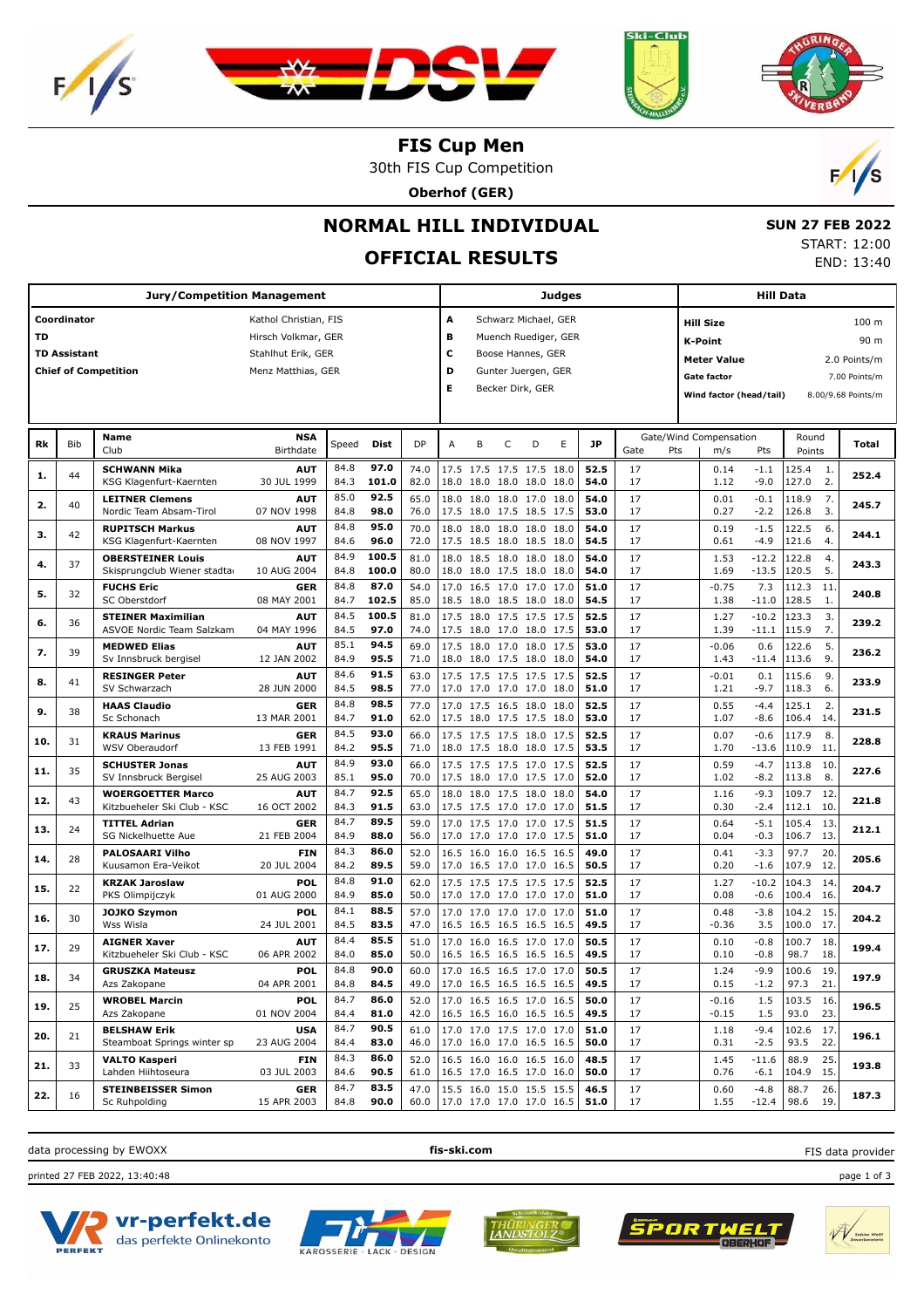





### **FIS Cup Men**

30th FIS Cup Competition

**Oberhof (GER)**



END: 13:40

## **NORMAL HILL INDIVIDUAL**

 **SUN 27 FEB 2022** START: 12:00

# **OFFICIAL RESULTS**

| Rk                            | <b>Bib</b>     | Name                        | <b>NSA</b>  | Speed | Dist       | DP      | A                        | B | C         | D                        | E | <b>JP</b> |      |     | Gate/Wind Compensation |         | Round  |     | Total |
|-------------------------------|----------------|-----------------------------|-------------|-------|------------|---------|--------------------------|---|-----------|--------------------------|---|-----------|------|-----|------------------------|---------|--------|-----|-------|
|                               |                | Club                        | Birthdate   |       |            |         |                          |   |           |                          |   |           | Gate | Pts | m/s                    | Pts     | Points |     |       |
|                               | 3              | <b>REPELLIN Ari</b>         | <b>FRA</b>  | 84.7  | 78.0       | 36.0    |                          |   |           | 16.0 16.0 15.5 15.5 16.0 |   | 47.5      | 17   |     | 0.07                   | $-0.6$  | 82.9   | 29. | 180.4 |
| 23.                           |                | Chamonix                    | 18 MAR 2004 | 84.6  | 86.0       | 52.0    |                          |   |           | 16.5 16.5 16.5 16.5 16.5 |   | 49.5      | 17   |     | 0.50                   | $-4.0$  | 97.5   | 20. |       |
|                               |                | <b>SCHWARZ Sebastian</b>    | <b>GER</b>  | 84.8  | 78.5       | 37.0    |                          |   |           | 16.0 16.0 16.0 16.0 16.5 |   | 48.0      | 17   |     | 0.13                   | $-1.0$  | 84.0   | 28. |       |
| 24.                           | 19             | Wsv Reit im winkl           | 13 AUG 2003 | 84.4  | 85.5       | 51.0    |                          |   |           | 16.5 16.5 16.5 16.5 16.0 |   | 49.5      | 17   |     | 1.19                   | $-9.5$  | 91.0   | 24. | 175.0 |
|                               |                | <b>FUSSI Julian</b>         | <b>GER</b>  | 85.1  | 85.5       | 51.0    |                          |   |           | 16.5 16.5 17.0 16.5 16.5 |   | 49.5      | 17   |     | 0.74                   | $-5.9$  | 94.6   | 21  |       |
| 25.                           | 20             | <b>SC Ruhpolding</b>        | 22 MAY 2005 | 84.6  | 74.5       | 29.0    |                          |   |           | 15.5 15.5 16.0 15.5 16.0 |   | 47.0      | 17   |     | 0.24                   | $-1.9$  | 74.1   | 27. | 168.7 |
|                               |                | <b>HOYER Eric</b>           | <b>GER</b>  | 84.8  | 82.0       | 44.0    |                          |   |           | 16.5 17.0 16.5 16.0 16.5 |   | 49.5      | 17   |     | 0.13                   | $-1.0$  | 92.5   | 23. |       |
| 26.                           | 13             | Sq Nickelhuette aue         | 31 MAY 2002 | 84.4  | 78.0       | 36.0    |                          |   |           | 16.0 16.5 16.0 16.0 16.0 |   | 48.0      | 17   |     | 1.19                   | $-9.5$  | 74.5   | 26. | 167.0 |
|                               |                | <b>KLOC Bryce</b>           | <b>USA</b>  | 84.5  | 84.5       | 49.0    |                          |   |           | 17.0 16.5 16.5 17.0 17.0 |   | 50.5      | 17   |     | 1.17                   | $-9.4$  | 90.1   | 24. |       |
| 27.                           | 12             | New York Ski Ed Foundation  | 28 JUN 2005 | 84.2  | 76.5       | 33.0    |                          |   |           | 16.5 16.0 16.5 16.5 16.0 |   | 49.0      | 17   |     | 0.80                   | $-6.4$  | 75.6   | 25. | 165.7 |
|                               |                | <b>JONIAK Klemens</b>       | POL         | 84.4  | 84.5       | 49.0    |                          |   |           | 16.5 16.5 16.5 16.5 16.5 |   | 49.5      | 17   |     | 0.68                   | $-5.4$  | 93.1   | 22. |       |
| 28.                           | 27             | Lks Poroniec poronin        | 02 MAR 2005 | 84.0  | 71.0       | 22.0    |                          |   |           | 15.5 14.5 14.5 15.0 15.0 |   | 44.5      | 17   |     | $-0.36$                | 3.5     | 70.0   | 29. | 163.1 |
|                               |                | <b>HEISKANEN Timi</b>       | <b>FIN</b>  | 84.5  | 78.0       | 36.0    |                          |   |           | 15.5 15.5 15.5 16.0 16.0 |   | 47.0      | 17   |     | $-0.24$                | 2.3     | 85.3   | 27. |       |
| 29.                           | 18             |                             | 18 APR 2002 | 84.0  | 77.0       | 34.0    |                          |   |           | 16.0 16.0 16.0 16.0 16.0 |   | 48.0      | 17   |     | 1.27                   | $-10.2$ | 71.8   | 28. | 157.1 |
|                               |                | <b>KUISMA Tomas</b>         | <b>FIN</b>  | 84.4  | 82.5       | 45.0    |                          |   |           | 16.0 15.5 15.0 16.0 16.5 |   | 47.5      | 17   |     | 1.22                   | $-9.8$  | 82.7   | 30. |       |
| 30.                           | 23             | Puijon Hiihtoseura          | 30 JUL 2004 |       | <b>DSQ</b> |         |                          |   | SCE4 Suit |                          |   |           |      |     |                        |         |        |     | 82.7  |
|                               |                |                             |             |       |            |         |                          |   |           |                          |   |           |      |     |                        |         |        |     |       |
| Not qualified for final round |                |                             |             |       |            |         |                          |   |           |                          |   |           |      |     |                        |         |        |     |       |
|                               |                |                             |             |       |            |         |                          |   |           |                          |   |           |      |     |                        |         |        |     |       |
| 31.                           | 26             | <b>KINNUNEN Tuomas</b>      | <b>FIN</b>  | 84.0  | 79.0       | 38.0    |                          |   |           | 15.0 15.0 15.0 15.5 15.0 |   | 45.0      | 17   |     | 0.48                   | $-3.8$  |        |     | 79.2  |
|                               |                | Lahden Hiihtoseura          | 27 NOV 2005 |       |            |         |                          |   |           |                          |   |           |      |     |                        |         |        |     |       |
| 32.                           | 10             | <b>GAY Julien</b>           | <b>FRA</b>  | 84.3  | 76.0       | 32.0    |                          |   |           | 16.0 15.5 16.0 16.0 16.0 |   | 48.0      | 17   |     | 0.38                   | $-3.0$  |        |     | 77.0  |
|                               |                | Sc Nanceen                  | 29 APR 2004 |       |            |         |                          |   |           |                          |   |           |      |     |                        |         |        |     |       |
| 33.                           | 14             | <b>FRIES Philipp</b>        | <b>GER</b>  | 84.7  | 68.0       | 16.0    |                          |   |           | 14.5 14.0 14.5 14.5 14.5 |   | 43.5      | 17   |     | $-1.14$                | 11.0    |        |     | 70.5  |
|                               |                | <b>SC Ruhpolding</b>        | 26 DEC 2003 |       |            |         |                          |   |           |                          |   |           |      |     |                        |         |        |     |       |
| 34.                           | 11             | <b>GLYVKA Maxim</b>         | <b>USA</b>  | 83.9  | 74.5       | 29.0    |                          |   |           | 16.0 15.5 16.0 16.0 16.0 |   | 48.0      | 17   |     | 1.88                   | $-15.0$ |        |     | 62.0  |
|                               |                | Norge Ski Club              | 26 MAR 2006 |       |            |         |                          |   |           |                          |   |           |      |     |                        |         |        |     |       |
| 35.                           | 17             | <b>KORCHUK Anton</b>        | <b>UKR</b>  | 83.9  | 72.5       | 25.0    |                          |   |           | 16.5 16.0 16.5 16.0 16.0 |   | 48.5      | 17   |     | 1.55                   | $-12.4$ |        |     | 61.1  |
|                               |                | COP of Winter Sports        | 04 AUG 2004 |       |            |         |                          |   |           |                          |   |           |      |     |                        |         |        |     |       |
|                               | 9              | <b>PAGNIER Clovis</b>       | <b>FRA</b>  |       |            |         |                          |   |           |                          |   | 46.5      | 17   |     |                        | 3.9     |        |     |       |
| 36.                           |                | RISOUX CLUB CHAUX NEUVE     | 13 MAY 2004 | 84.6  | 64.5       | 9.0     |                          |   |           | 15.5 15.0 15.5 15.5 15.5 |   |           |      |     | $-0.40$                |         |        |     | 59.4  |
| 37.                           | 8              | <b>YANIUK Yurii</b>         | <b>UKR</b>  | 83.8  | 63.5       | 7.0     |                          |   |           | 15.5 15.0 15.0 15.0 15.5 |   | 45.5      | 17   |     | $-0.34$                | 3.3     |        |     | 55.8  |
|                               |                | Verkhovyna Ski School       | 02 MAY 2002 |       |            |         |                          |   |           |                          |   |           |      |     |                        |         |        |     |       |
| 38.                           | $\mathbf{1}$   | <b>ANGERER Alexander</b>    | <b>GER</b>  | 84.3  | 63.0       | 6.0     |                          |   |           | 14.5 13.5 13.5 13.5 14.5 |   | 41.5      | 17   |     | $-0.83$                | 8.0     |        |     | 55.5  |
|                               |                | Wsv Djk rastbuechl          | 14 MAY 2004 |       |            |         |                          |   |           |                          |   |           |      |     |                        |         |        |     |       |
| 39.                           | $\overline{7}$ | <b>TSVIETKOV Denys</b>      | <b>UKR</b>  |       | 66.0       |         |                          |   |           | 14.0 14.5 14.0 14.5 14.0 |   | 42.5      | 17   |     | 0.20                   | $-1.6$  |        |     | 52.9  |
|                               |                | Vorokhta Ski School         | 29 MAR 2004 | 84.4  |            | 12.0    |                          |   |           |                          |   |           |      |     |                        |         |        |     |       |
| 40.                           | 5              | <b>KRAVTSOV Sergey</b>      | <b>KAZ</b>  | 84.6  | 64.5       | 9.0     |                          |   |           | 14.0 14.5 14.0 14.0 14.0 |   | 42.0      | 17   |     | 0.24                   | $-1.9$  |        |     | 49.1  |
|                               |                |                             | 28 JAN 2002 |       |            |         |                          |   |           |                          |   |           |      |     |                        |         |        |     |       |
| 41.                           | 6              | <b>TURSUNZHANOV Nurshat</b> | <b>KAZ</b>  | 84.0  | 64.0       | 8.0     |                          |   |           | 15.0 14.5 14.5 15.0 13.5 |   | 44.0      | 17   |     | 0.42                   | $-3.4$  |        |     | 48.6  |
|                               |                |                             | 08 FEB 2003 |       |            |         |                          |   |           |                          |   |           |      |     |                        |         |        |     |       |
|                               |                | <b>GUNDRY Stewart</b>       | <b>USA</b>  |       |            |         |                          |   |           |                          |   |           |      |     |                        |         |        |     |       |
| 42.                           | $\overline{4}$ | Flying Eagles Ski Club      | 18 JUL 2005 | 84.1  | 60.5       | 1.0     |                          |   |           | 15.5 15.0 14.5 15.0 15.0 |   | 45.0      | 17   |     | 0.03                   | $-0.2$  |        |     | 45.8  |
|                               |                | <b>GUNDRY Logan</b>         | <b>USA</b>  |       |            |         |                          |   |           |                          |   |           |      |     | 0.00                   |         |        |     |       |
| 43.                           | $\overline{2}$ | Flying Eagles Ski Club Inc  | 11 DEC 2002 | 84.3  | 54.0       | $-12.0$ | 14.0 13.5 12.5 13.5 13.5 |   |           |                          |   | 40.5      | 17   |     |                        | 0.0     |        |     | 28.5  |

| Disgualified   |                                                                            |                                           |  |  |  |  |  |  |  |
|----------------|----------------------------------------------------------------------------|-------------------------------------------|--|--|--|--|--|--|--|
| --<br>NE!<br>ᅩ | CED<br>$\cdots$ $\cdots$<br><b>_ENSCH</b><br>Lukas<br><b>JEK</b><br>$\sim$ | $\sim$ $\sim$ $\sim$<br>Suit<br>- 1<br>ハー |  |  |  |  |  |  |  |

data processing by EWOXX **fis-ski.com**

printed 27 FEB 2022, 13:40:48 page 2 of 3











FIS data provider